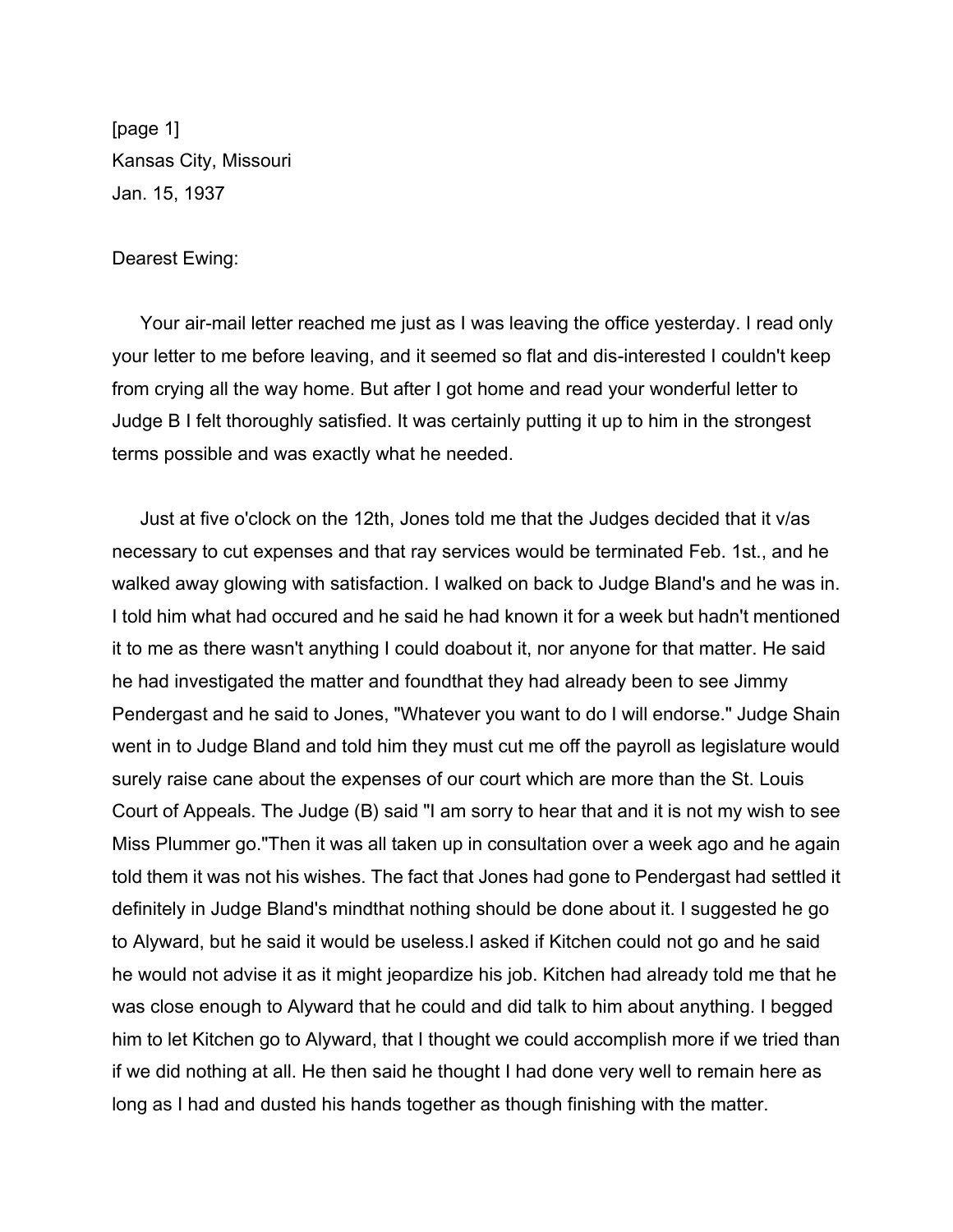Later, after again talking to Kitchen, who said he would not go to Alyward unless Judge Bland said to, I again asked Judge Bland if he would not talk to Kitchen and he said he would but that he must be thoroughly advised in the case. He called him in in my presence and told him all about it, and while he did not put into actual words that he thought it might jeopardise Kitchen's job, he made it most plain, but Kitchen did not catch it. The fact that he called him in led Kitchen to believe the Judge was asking him to do it. Well, All day yesterday Alyward was out of town. You must have sent the Judge's letter to his house because he called Kitchen and told him he would go to see Alyward, after refusing to do so for me. So you see the impression your letter made on him. That was late last evening so I imagine he will see Alyward sometime today.

At any rate this place is a battle ground, with Jones and Stratton turning in every complaint possible against me to everyone that

## [page 2]

will listen. They want to make the Princess secure with her salary of \$2800. per year. I had a very straight talk with Stratton yesterday and think I threw a scare into him. At any rate he ran right in to Judge Bland , I presume to prepare him for what I might say. He said to me that of course a disgruntled employe on their way out always had a lot of imaginery things to say. I know a number of other things about him, also about Jones, since I saw you, which have come to light. Stratton said to me after our fiery talk that he was really my friend. I told him there was just one way he could prove it and that would be to go with me to see Pendergast and get an endorsement from him. He couldn't promise to do that.

I think your idea extremely good that Alyward's name be taken from the pay roll. Why couldn't I do the reporting he does. I am sure I could, and as you say, it is known that West changes them around to suit themselves." The Syllabus merely states the facts of the case, some of the authorities quoted and the decision which anyone can get from a reading of the opinion. If I could do that I would be removed from the clerk's office and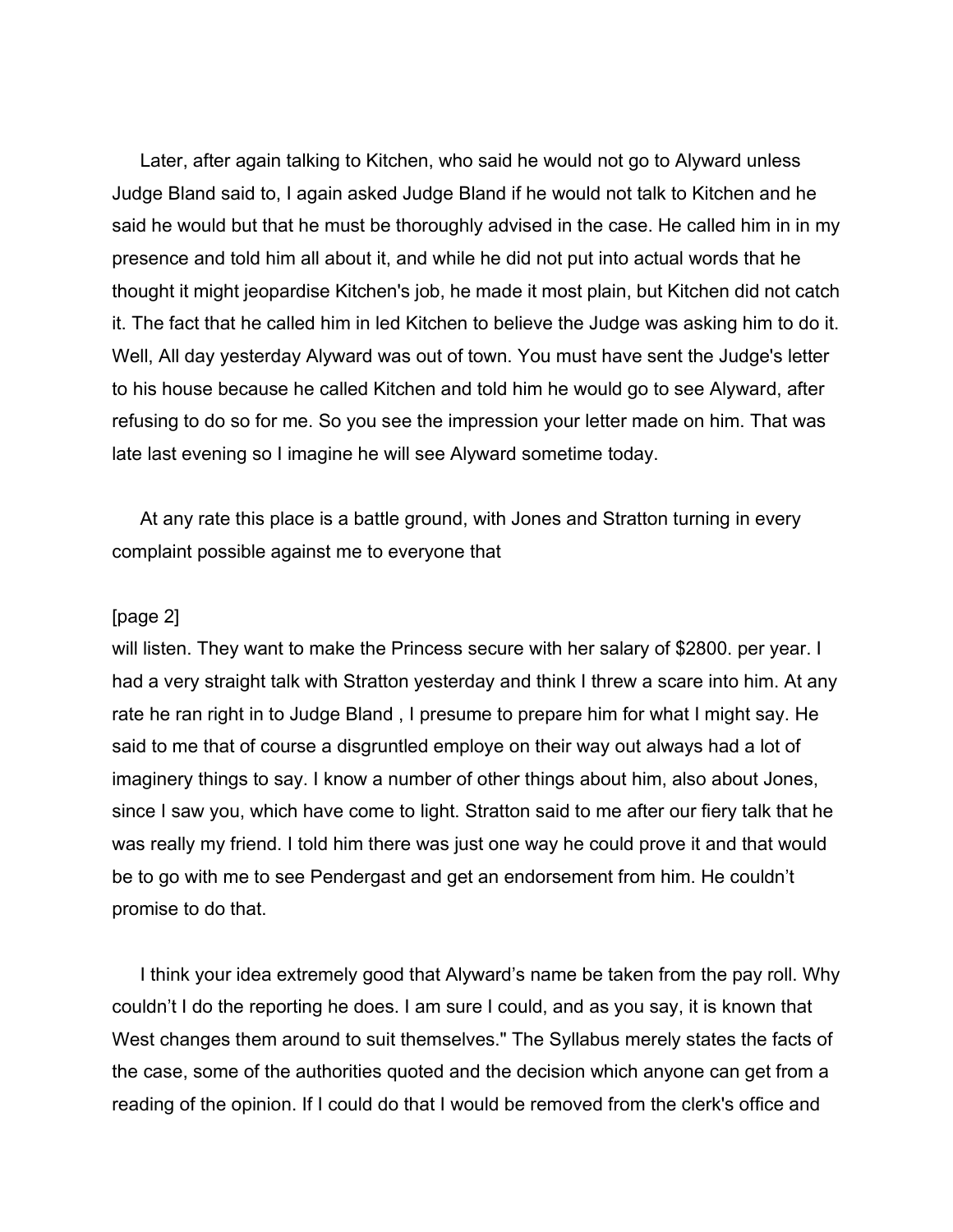might be able to move into the little private room across the hall where I would have good light and air. I am going to ask Judge Bland about it today. Just as long as I remain in here this triumvirate of the devil will lead me a worse life than that of a dog. For the past year and a half the fight has been under cover with a polite surface, but now that it was come to the surface the slight veneer is off and I aman open enemy which they are watching from possible angle to find fault with me, and there are three against one and what diabolical scheme those three cannot think of is unthinkable.

Thirty minutes after Jones told me the news the other night, I had an attack of migraine. My neck, face and hands are broken out like I had the smallpox; my eyes, lips and face are swelled and my vision distorted. I went to the doctor yesterday and he said it was the worst form of migraine he had ever witnessed. The broken places itch something awful and my hand was bloody this morning from where I had scratched the skin during the night. The doctor said I simply had to go home and to bed, that while I never have broken out only on face, neck and hands, it would be extremely dangerous should I break out all over. I can hardly get around today, having vomited all day yesterday, but I am here.

You said I might be happier out of the court. I am beginning to believe it might be a happier death to starve to death than to be worried to death down here. Jones told Kitchen that I was the quiet kind that wouldn't fight back and he expected no trouble from me. He is terribly surprised that I am kicking up such a fuss. I don't know what I can do, if anything, but nothing is going to be overlooked. I talked to Judge Sperry who is very close to Gov. Stark, but he said he could do nothing. I wrote to Judge Campbell, but have not heard from him. Judge Campbell assured me last week that he was my friend and admired me greatly. I thought possibly through some friend of his he might appeal to the governor who, it is reported, is not bossed by the Pendergast faction. Judge Southern told me that for one, I went to see him, too. He told me had no influence with Pendergast whatever,

[page 3]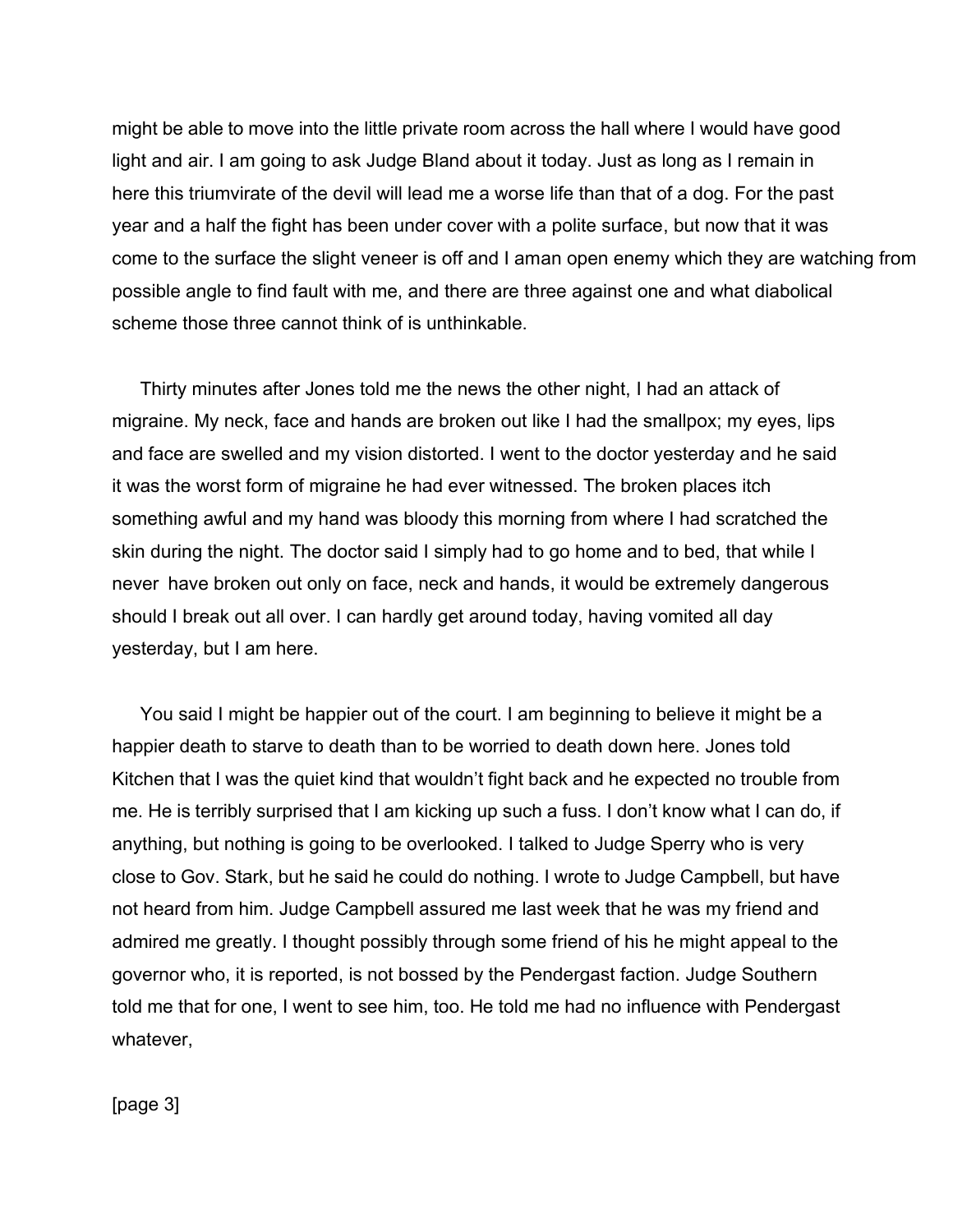or with Truman, but was an independent. I have always heard that he was He advised me to get a letter from the Governor. He has heard plenty about this court, too, he said.

Have just had a long talk with Judge Shain, who assured me that it was only through him that I have remainded here the past year; that being sponsored by you, dozens had been after him to put me out; that the law said the clerk could appoint his own deputy and that but one was allowed. Jones chose the Princess and that he had nothing whatever to do about it. I asked him if we could figure out some way to get around that matter would he be for me. He said there could not be any way he felt sure, but if there should be, he most surely would. All of which means nothing except that no one has ever thought of the plan you suggested, which shows that your noodle is still is fine working order. Now, if we can get Judge Bland to do his duty, all may yet be well. Mrs. Mason heard the Judge (Bland) talking to Shain, and she said it was the weakest protest she ever heard. I can imagine the Judge has wished a thousand times he had never heard of me, which of course, I cannot help. I hate to be a pain in the neck to him, but on the other hand, of what use is one in life if they cannot put themselves out once in a while to help a friend, or mankind in general. I will not mail this out until I have talked with Judge Bland this afternoon.

## At Home

Well, Judge Bland didn't call me in until five o'clock and I fully expected him to have some news for me. He said he decidednot to go to Alyward until he had first askedme if I thought you would approve of me obligating myself to the Pendergast faction. A whole day lost! I told him while it was far from desirable, I was sure that you wanted him to see Alyward in my behalf. However, my hopes were blasted about my being the reporter as Judge said the law required it to be a lawyer and that we had to have one according to law. Therefore if it wasn't Alyward it would have to be some other lawyer. Judge Shain went in and talked with him and said if we could find some way to cut \$2000 off the clerk's office expenses, he would be glad to have me stay but that Jones had selected the Princess and therefore there was no money left for my salary. If no one is cut off or